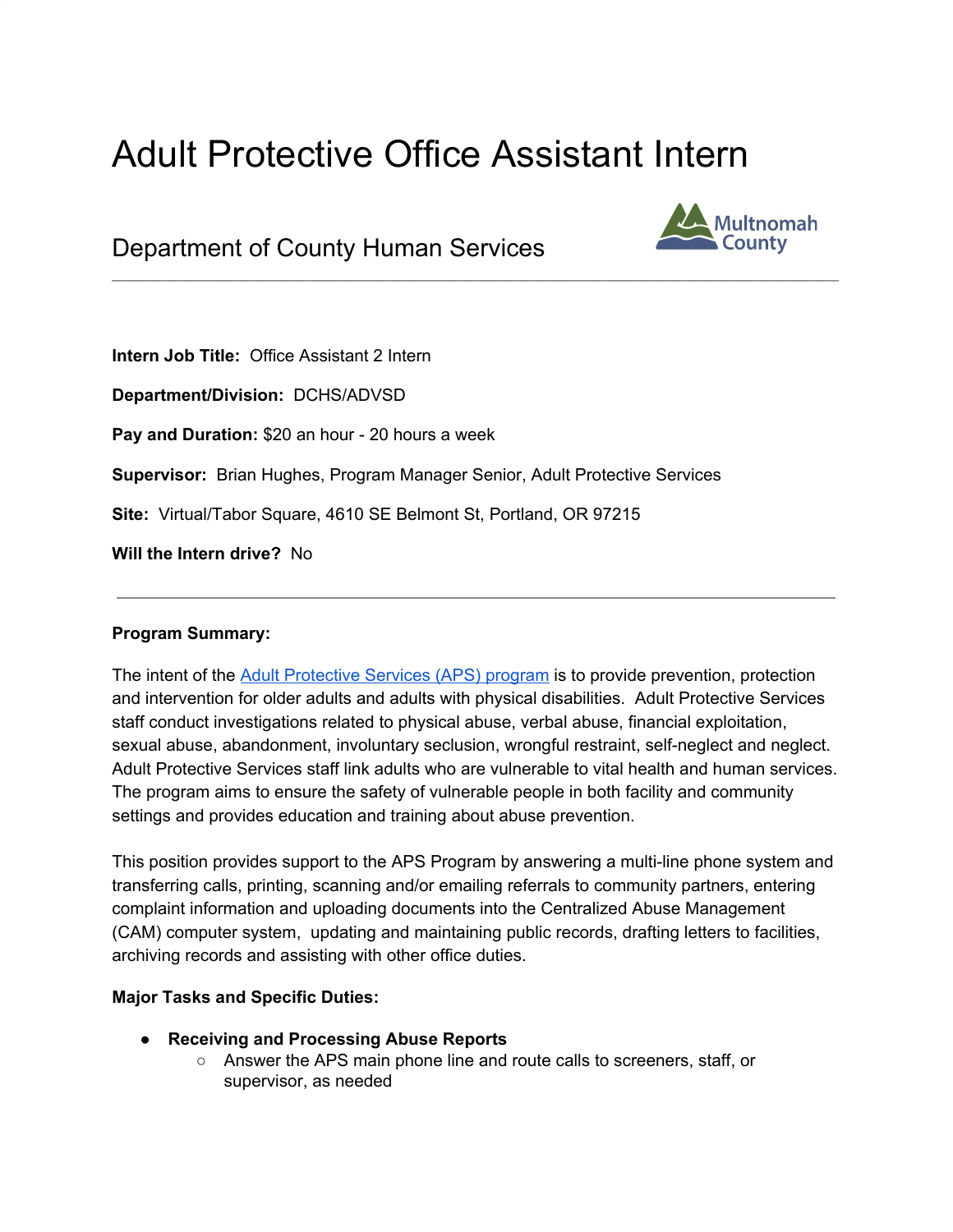- Receive paper or email referrals from internal and external partners and enter as "quick intakes" into CAM
- Receive calls intended for other departments of DCHS and reroute as needed
- Receive calls from people who can be hostile, distressed, or confused
- Process referrals in CAM and forward via email or fax to County and community partners.

# ● **Maintaining Records**

- Update and maintain public records. Draft letters of correspondence for facilities
- Assist public to access public files
- Archiving documents and files

# **● Office & Investigative Support**

- Scanning/uploading support documents in CAM, as needed
- Meeting minutes for committees and larger program meetings
- Process incoming/outgoing mail
- Provide back up coverage for other Business Service positions

## **Qualifications (knowledge, skills abilities needed for the job)**:

## *Required*

- Familiarity with MS Windows, PC environment
- Familiarity with MS Word, Excel
- Familiarity with Google Products
- Effective writing and communication skills
- Respect for and ability to work with diverse individuals
- Ability to self-manage and perform directed tasks with independence

#### *Useful*

- Familiarity with professional office environment
- Interest in a career in health care or social work

#### **Working Conditions of the Job:**

This position may spend time in both an office setting as well as work remotely from home.

#### **Time/Schedule Requirements:**

A weekly Monday – Friday schedule with some flexibility, if needed

#### **Qualifications:**

- 1. High School Diploma or equivalent
- 2. Ability to use personal computer (MS Word, Excel, Database), working knowledge of email
- 3. Strong organizational and communication skills and ability to multitask and work in a fast